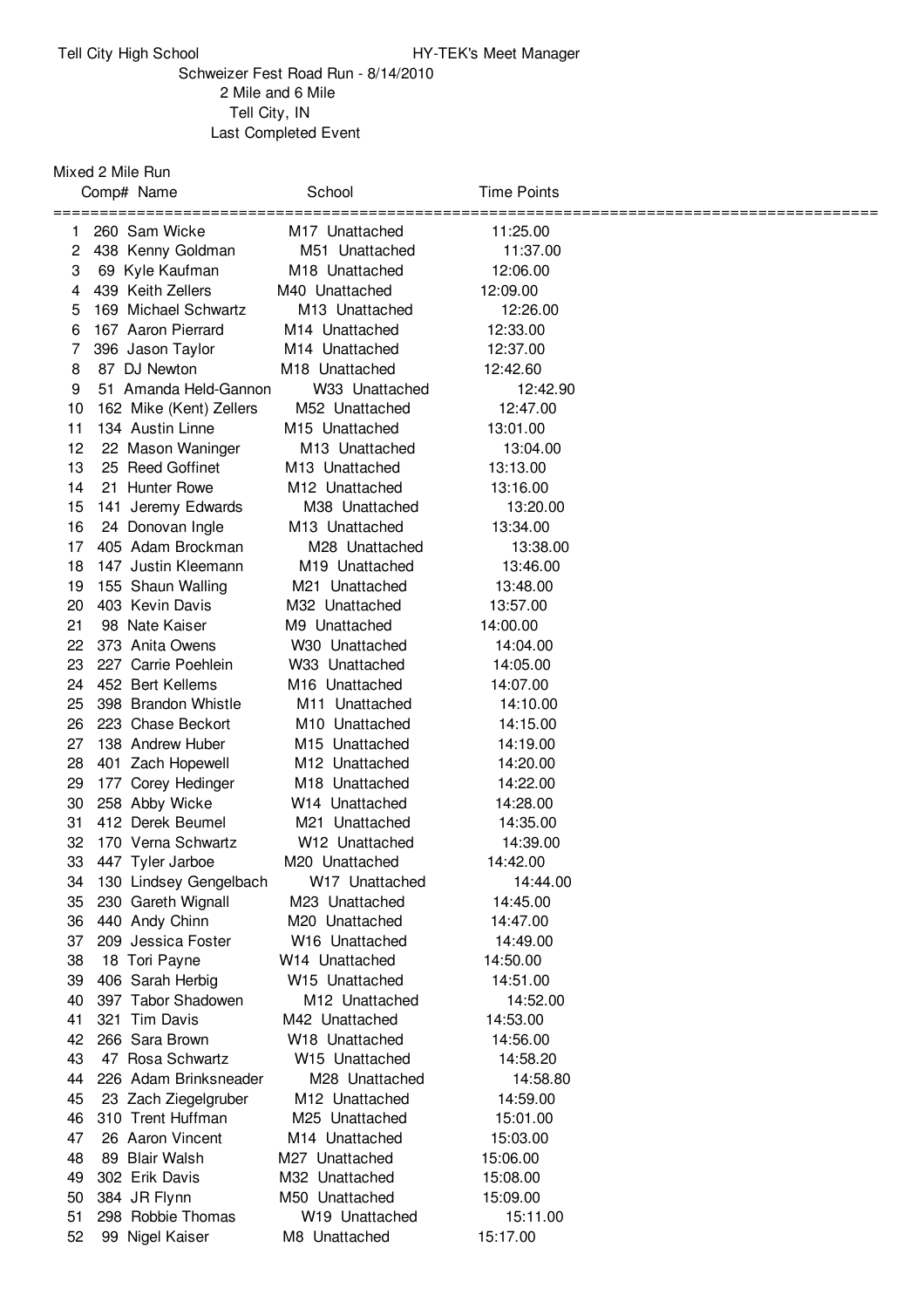273 Jared Sabelhaus M28 Unattached 15:19.00 228 Jason Brewer M27 Unattached 15:20.00 393 Eric Rahman M48 Unattached 15:22.00 172 Joel Schwartz M40 Unattached 15:23.00 422 Chris Gilliam M41 Unattached 15:25.00 83 Liz Litherland W39 Unattached 15:26.00 254 Matt Schultz M35 Unattached 15:28.00 415 Jay Clark M56 Unattached 15:30.00 80 Adam Daum M32 Unattached 15:41.00 152 Jennifer Land W38 Unattached 15:43.00 277 Kate Martin W29 Unattached 15:44.00 259 Katie Wicke W15 Unattached 15:48.00 311 Matt Wright M25 Unattached 15:49.00 81 Gwen Bland W35 Unattached 15:52.00 218 John Hoch M39 Unattached 16:02.00 339 Jay Kaho M58 Unattached 16:09.00 442 Courtney Ogle W22 Unattached 16:11.00 200 Krystal Niehaus W26 Unattached 16:14.00 272 Mackenzi Gorman W26 Unattached 16:16.00 292 Kevin Rhodes M49 Unattached 16:20.00 418 Robert Kruse M43 Unattached 16:25.00 433 Tricia Kaiser W40 Unattached 16:26.00 100 Martin Kaiser M44 Unattached 16:27.00 207 Deidra Dickerson W17 Unattached 16:28.10 269 Megan Lindauer W17 Unattached 16:28.40 222 Laura Noble W40 Unattached 16:29.00 124 Scott Strobel M44 Unattached 16:34.00 349 Derick Lawalin M31 Unattached 16:37.00 182 Joanna Brager W41 Unattached 16:38.00 323 Carly Haffner W12 Unattached 16:40.00 17 Tori Nash W14 Unattached 16:46.00 126 Stacy Davis W34 Unattached 16:48.00 270 Amber Lindauer W13 Unattached 16:52.00 262 Kellie Stull W30 Unattached 16:53.00 87 235 Thomas Simpson M11 Unattached 16:54.00 29 Phillip Kehl M12 Unattached 16:56.00 55 Jim Tyler M61 Unattached 16:57.00 127 Luke Hubert M11 Unattached 16:58.00 91 52 Jane Manley Goffinet W47 Unattached 17:01.40 92 53 David Goffinet M44 Unattached 17:01.70 404 Mariah Nix W18 Unattached 17:02.06 31 Addie Terry W14 Unattached 17:02.80 408 Rachel Gordon W34 Unattached 17:03.00 34 Bailey Powell W14 Unattached 17:04.00 97 32 Audrie Terry W14 Unattached 17:07.00 180 Lance Elmer M13 Unattached 17:08.00 40 Hailey Carman W12 Unattached 17:10.00 330 Joanna Flamion W46 Unattached 17:12.00 39 Mariah Blake W14 Unattached 17:14.00 161 Brittany Tempel W12 Unattached 17:16.00 261 Sherry McGary W52 Unattached 17:18.00 36 Emma Kohnert W11 Unattached 17:21.00 279 James Elsesser M33 Unattached 17:24.50 280 Elizabeth Elsesser W32 Unattached 17:24.90 284 Larry Lautner M54 Unattached 17:25.00 166 Nicholas Pierrard M12 Unattached 17:30.00 84 Carol Schwoeppe W43 Unattached 17:31.00 364 Kimberlee Southwood W38 Unattached 17:34.00 171 John Steen M13 Unattached 17:35.00 112 347 Tom Hollinden M30 Unattached 17:35.80 149 Madelyn Steen W10 Unattached 17:37.20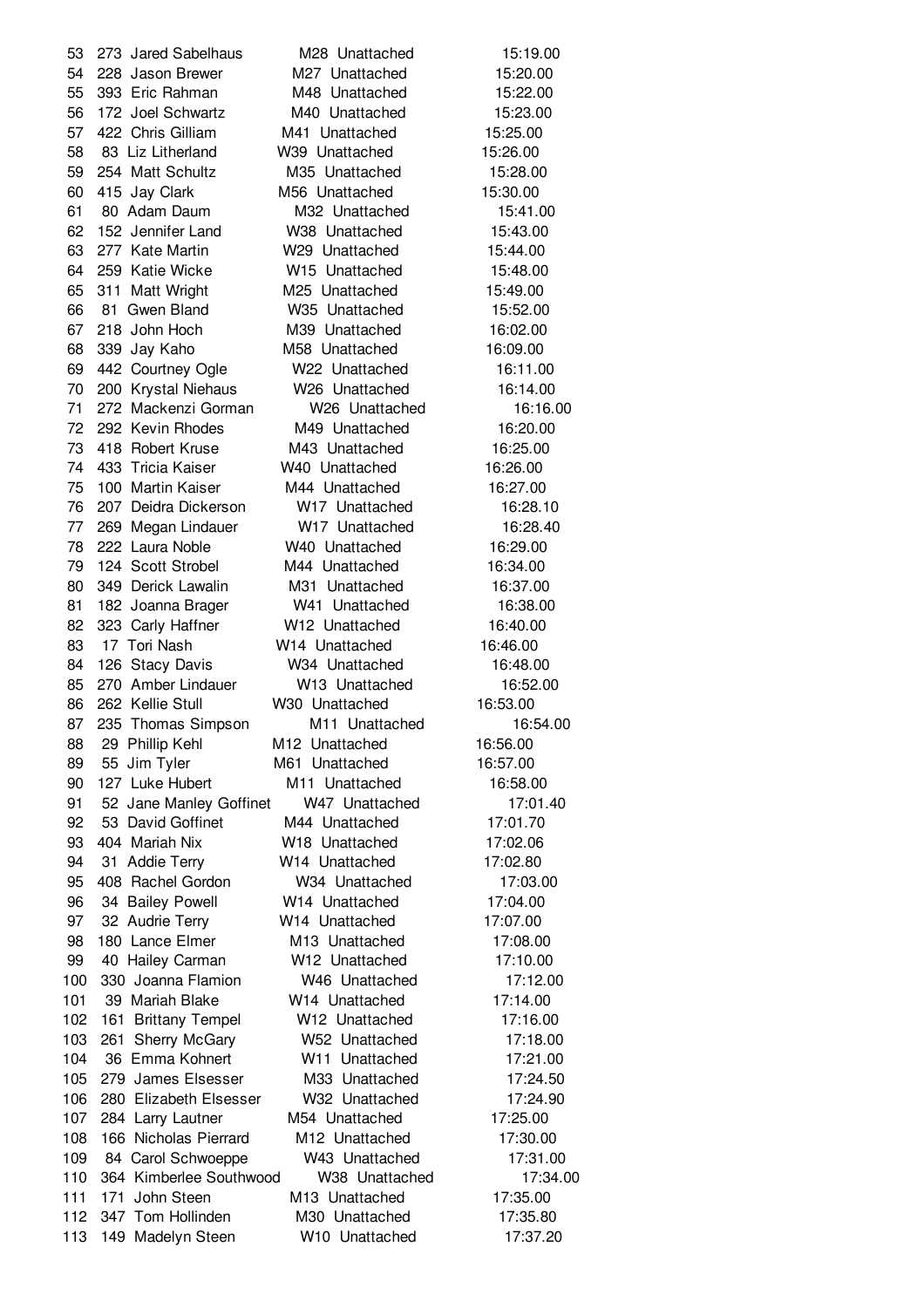114 56 Spenser Wolf M6 Unattached 17:37.80 362 Brianna Crockett W19 Unattached 17:40.00 140 Wyatt Edwards M10 Unattached 17:41.00 179 Taylor Elmer W15 Unattached 17:41.90 355 Neal Stahly M38 Unattached 17:43.00 109 Joe Flannagan M36 Unattached 17:48.00 379 Holly Kreisle W35 Unattached 17:49.00 389 Belinda Berker W42 Unattached 17:51.00 400 Olivia Hopf W17 Unattached 17:52.10 370 Bryn Freeman W10 Unattached 17:52.60 385 Sherri Flynn W48 Unattached 17:56.00 265 Brad Goodall M34 Unattached 17:57.00 118 Amy Kehl W38 Unattached 17:59.00 119 Eric Kehl M39 Unattached 18:00.10 116 Cindy LaGrange W49 Unattached 18:00.77 358 James Applegate M36 Unattached 18:04.00 322 Paige Haffner W17 Unattached 18:05.40 233 Leo Simpson M11 Unattached 18:05.90 295 Dallas Joines M30 Unattached 18:10.00 115 Kent LaGrange M52 Unattached 18:15.00 329 Dana Harris W29 Unattached 18:16.00 123 Spencer Fest M10 Unattached 18:20.00 315 Kortlen James M9 Unattached 18:20.70 117 Elizabeth Kehl W9 Unattached 18:21.00 263 Marcia Finley W40 Unattached 18:22.40 314 Skylar Parker M12 Unattached 18:22.70 359 Kristi Applegate W33 Unattached 18:26.00 286 Clifford Raschick M23 Unattached 18:32.00 437 Nick Conner M30 Unattached 18:37.00 285 Michael Conner M24 Unattached 18:39.00 28 Seth Vaquero M11 Unattached 18:40.00 131 Ashlyn Gehlhausen W15 Unattached 18:41.00 113 Diana Schaeffer W46 Unattached 18:49.50 133 Brad Wroe M38 Unattached 18:49.90 305 Marty Haughee M42 Unattached 18:58.00 234 Will Simpson M9 Unattached 19:03.00 449 Katie Kreisle W31 Unattached 19:08.00 264 Paul Miller M47 Unattached 19:09.00 79 Wedny Logan W40 Unattached 19:11.00 320 Amber Gayer W33 Unattached 19:13.00 78 Brian Noble M46 Unattached 19:15.00 257 Emma Wicke W9 Unattached 19:17.10 156 304 Cameron Kessinger M11 Unattached 19:17.80 237 Phil Wittmer M65 Unattached 19:18.00 61 Kaden Chestnut M7 Unattached 19:20.00 159 453 1 Ghost M Unattached 19:21.00 212 Angie Gladish W34 Unattached 19:22.00 291 Jordan Rhodes M20 Unattached 19:25.00 162 327 Keaton Lloyd M6 Unattached 19:31.00 165 Bryce Peter M9 Unattached 19:32.00 164 Darrell Peter M37 Unattached 19:34.00 165 72 Denny Graves M56 Unattached 19:35.60 62 Jennifer Chestnut W32 Unattached 19:36.00 37 Jalynn Pruitt W11 Unattached 19:38.00 341 Jerry Weatherholt M42 Unattached 19:39.00 217 Tyla Hoch W38 Unattached 19:53.00 274 Leslie Clark W24 Unattached 19:55.00 41 Tamara Hagedorn W13 Unattached 20:10.00 229 Marty Brewer W62 Unattached 20:13.00 157 Karen Ramsey W53 Unattached 20:17.00 238 Ross Oberhausen M29 Unattached 20:19.00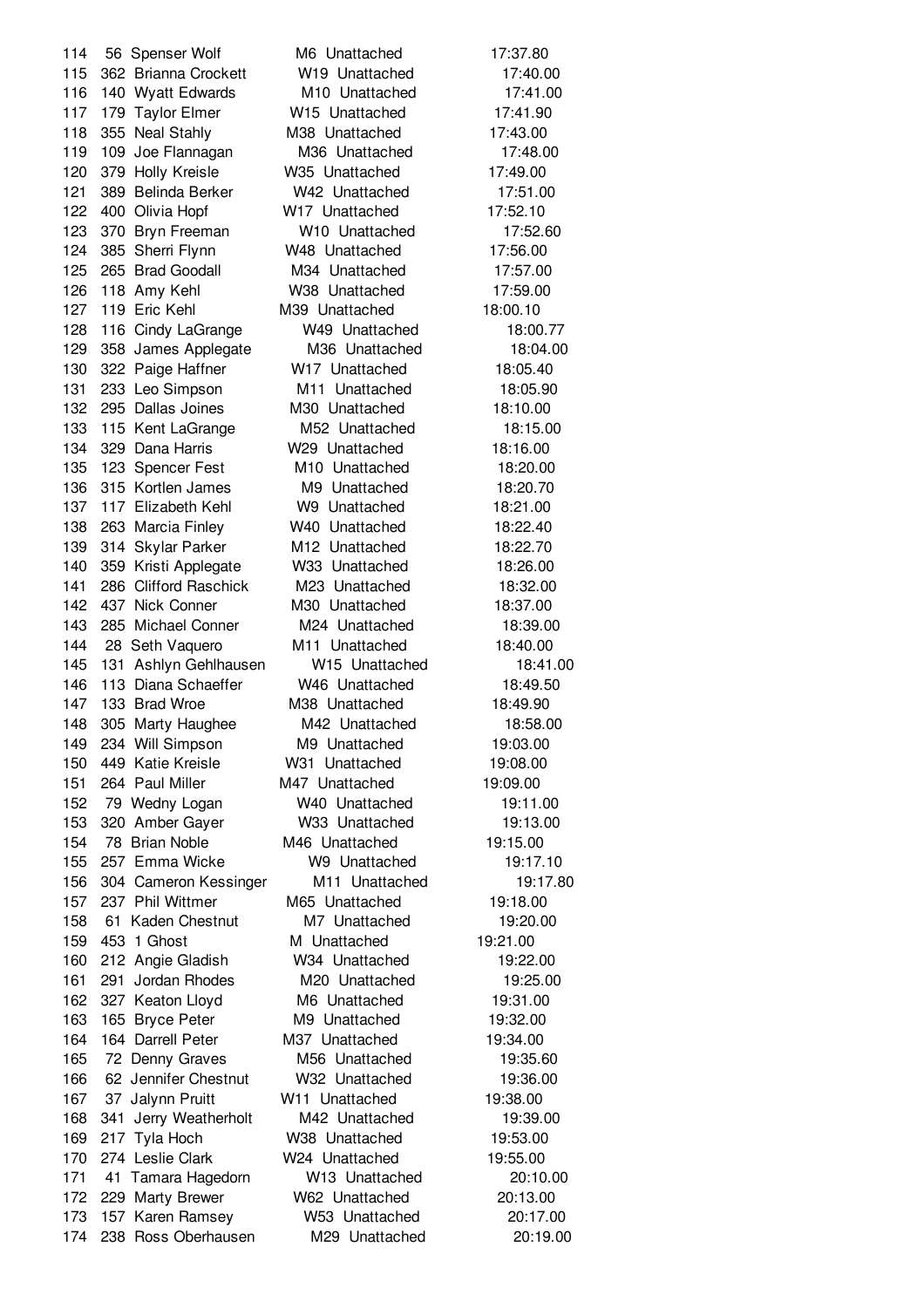241 Julie Franchville W42 Unattached 20:20.00 135 Renee James W37 Unattached 20:23.20 356 Michelle Stahly W37 Unattached 20:23.70 92 Michelle Markiewicz W42 Unattached 20:24.00 96 Cassidy Stiles W11 Unattached 20:30.00 381 John Stiles M39 Unattached 20:32.00 139 Tara Edwards W36 Unattached 20:33.20 448 Kyra Maddle W14 Unattached 20:33.90 128 Kelli Hubert W37 Unattached 20:34.20 88 Breanne Cole W33 Unattached 20:34.80 176 Christina Hawkins W43 Unattached 20:35.00 112 Rick Goff M59 Unattached 20:36.00 102 Amy Smith W34 Unattached 20:38.00 197 Jamie Pruitt W38 Unattached 20:39.00 380 Nick Kreisle M34 Unattached 20:43.00 231 Brianna Zoll W23 Unattached 20:49.00 93 Kathy Bradley W43 Unattached 20:51.00 253 Lesa Hedinger W37 Unattached 21:01.00 267 Ashley Brown W20 Unattached 21:02.00 105 Vanessa Johnson W36 Unattached 21:10.00 309 Rachel Huffman W25 Unattached 21:11.00 201 Glenn Niehaus M50 Unattached 21:14.00 33 Baylie Peter W12 Unattached 21:17.00 38 Erica Wilson W13 Unattached 21:21.00 454 2 Ghost M Unattached 21:32.00 275 Kellie Pfeiffer W44 Unattached 21:33.00 312 Carrie Wright W24 Unattached 21:40.00 372 Donna Harpenau W52 Unattached 21:41.00 35 Jessie Wheatley W13 Unattached 21:47.00 42 Taylor Sumner W11 Unattached 21:52.00 178 Lori Burns W43 Unattached 21:53.43 95 Joni Burton W43 Unattached 21:53.80 409 Shelley Stephens W46 Unattached 21:54.00 108 Shannon Flannagan W29 Unattached 21:58.00 421 Jackie Gilliam W46 Unattached 21:59.03 387 Jennifer Lane W36 Unattached 21:59.98 282 Kelly Cash W32 Unattached 22:00.00 232 Kenneth Simpson M61 Unattached 22:01.00 199 Doris Niehaus W49 Unattached 22:16.00 49 Kathy Brenton W60 Unattached 22:18.00 451 Kimberley Collins W51 Unattached 22:19.00 317 Andrea Cross W12 Unattached 22:20.00 340 Kassi Rogers W43 Unattached 22:28.00 371 Kimberly Hawkins W24 Unattached 22:39.00 337 Angela Hart W40 Unattached 22:40.00 281 Michelle Duncan W39 Unattached 22:43.00 103 Traci Flamion W32 Unattached 22:44.00 402 Aaron Wimsatt M11 Unattached 22:45.00 301 Shelly Mathena W40 Unattached 22:50.00 186 Matt Sims M35 Unattached 22:53.00 187 Amy Sims W29 Unattached 23:03.19 30 Alexandra Lawalin W11 Unattached 23:03.93 392 Jack Lowe M71 Unattached 23:04.00 390 Rob Acchiardo M48 Unattached 23:05.00 290 Steven Wheatley M11 Unattached 23:13.00 193 Roy Stutsman M69 Unattached 23:16.00 246 Gretchen Schultz W31 Unattached 23:20.00 208 Vanessa Ford W31 Unattached 23:21.20 382 Amy Hollinden W33 Unattached 23:21.70 383 Neal Hollinden M10 Unattached 23:22.00 331 Sophia Ettensohn W36 Unattached 23:23.11